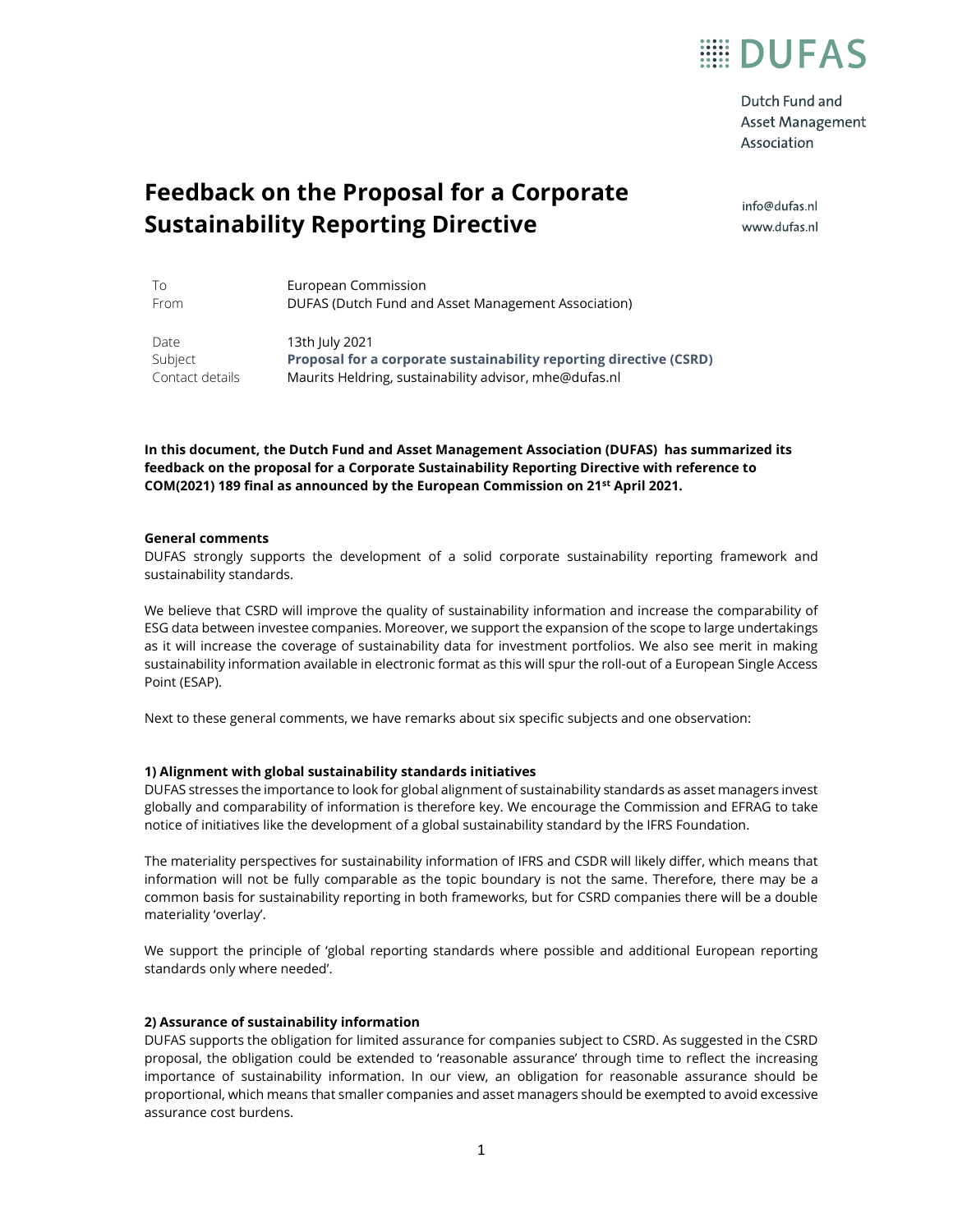# **EEDUFAS**

#### 3) CSRD should include reporting on principal adverse impacts (PAIs)

Article 19b-1(a) of the proposed amended Directive 2013/34/EU stipulates that ' … undertakings are to report … at least specifying information corresponding to the needs of financial market participants subject to the disclosure obligations of Regulation (EU) 2019/2088'.

Although this is likely the intention of Article 19b-1(a), we stress that investee companies should be required to report on their principal adverse sustainability impacts (PAIs) as described in the SFDR draft RTS to enable asset managers to fulfill their entity level and product level disclosures.

# 4) Disclosing information on sustainable investments/activities

DUFAS suggests that companies subject to CSRD should not only disclose the Taxonomy alignment of their revenue, CAPEX and OPEX, but also to which degree their activities qualify as 'sustainable' as defined in recital 17 of the SFDR level 1 text (the term 'sustainable investments' is used in SFDR).

This is important as asset managers need to know to which degree a company's activities qualify as sustainable to report the proportion of sustainable investments in pre-contractual information and periodic reporting. Reporting on 'sustainable activities' is not dealt with in the Article 8 Delegated Act of the Taxonomy Regulation.

As long as the Taxonomy is not extended to all environmental activities and social activities, investors will have no reliable information on the broader concept of sustainable activities of an investee company. Consequently, the risk is that different asset managers will have different opinions on whether an investment is a sustainable investment.

# 5) Exemption for listed fund vehicles

DUFAS believes that listed fund vehicles (like UCITS and retail AIFs) should be exempted from CSRD reporting requirements as the funds will already report extensively on ESG matters under the SFDR. Next to that, the management companies of the listed funds will in many cases be subject to CSRD, which means that they will report the sustainability information at entity level.

# 6) Reporting by non-listed SMEs in high-risk sectors

In the CSRD proposal, non-listed SME companies may choose to report sustainability information on a voluntary basis. DUFAS understands that non-listed SMEs should not be confronted with disproportional reporting burdens. However, for non-listed SMEs in high-risk sectors the Commission could consider proportional, simplified reporting standards at some stage to improve transparency to investors and lenders.

There is currently no definition of a high-risk sector in European sustainable finance legislation. Potentially, the (extended) EU Taxonomy could be used to define what sectors/activities are considered to be high-risk. For example, an activity could be considered high-risk if the thresholds of certain screening criteria are exceeded or if the activity is in a sector where there is evidence that meeting minimum social safeguards is a challenge.

# Observation on the timing of reporting

CSRD will help asset managers to report on the sustainability of companies in their investment portfolios. However, we note that SFDR reporting on PAIs and Taxonomy alignment by investee companies will relate to reporting periods that are not always the same as the reporting period of the asset manager.

The reason for this is that asset managers need to gather all data before they can report information on fund or portfolio level. The annual reporting cycles of investee companies and asset managers will often overlap (February-May).